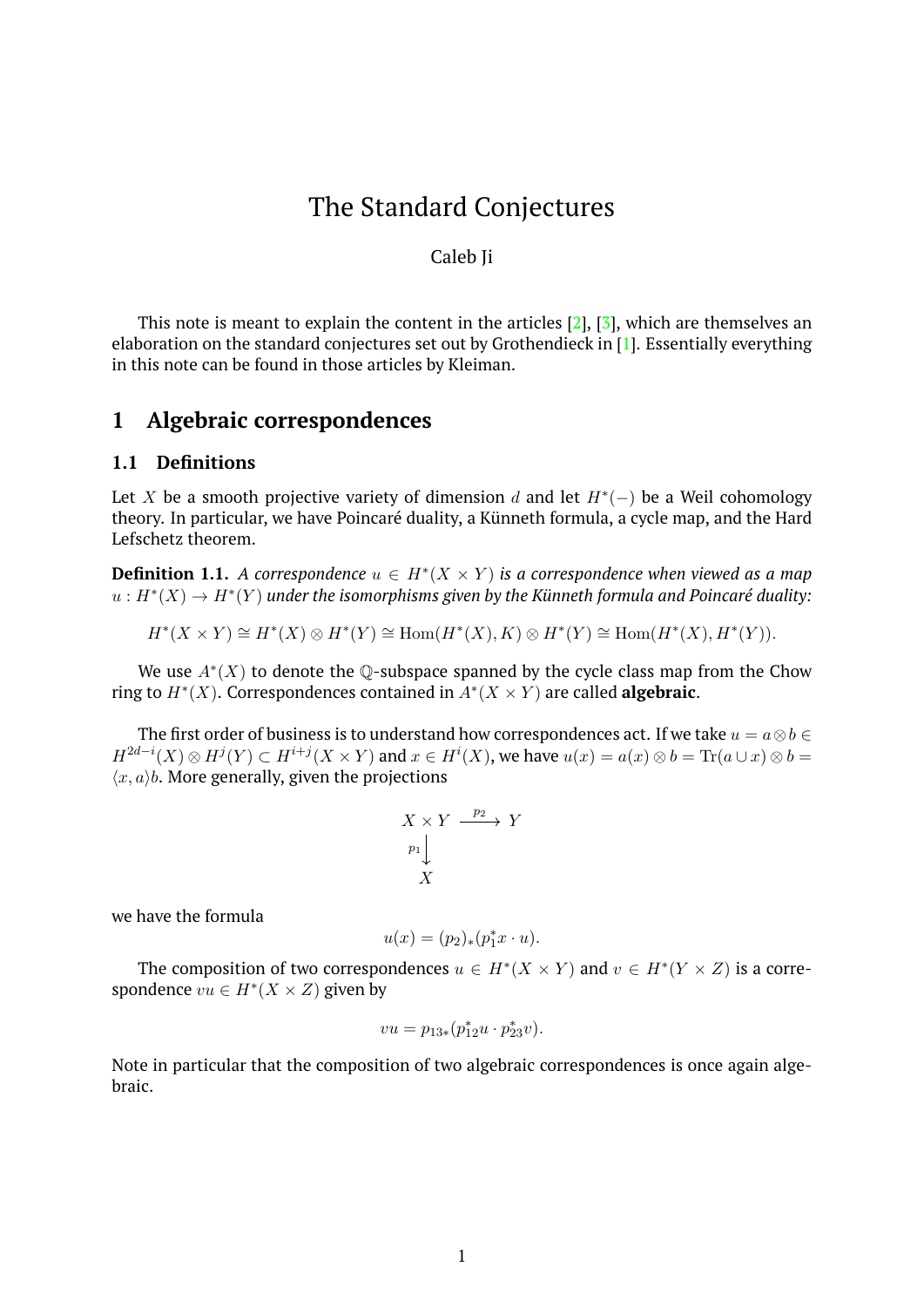### **1.2 Examples**

An important class of examples of correspondences is given by the graphs of morphisms. First, let us review the functorial properties of such a map  $q: Y \to X$  (which were already used in previous formulas). First we have the pullback  $g^*: H^*(X) \to H^*(Y)$ . We also have a pushforward  $g_*: H^*(Y) \to H^*(X)$  defined via Poincaré duality:

$$
\operatorname{Tr}(x \cup g_*(y)) = \operatorname{Tr}(g^*(x) \cup y).
$$

Note in particular that the degree of  $g_*(y)$  is  $2 \dim(X) - 2 \dim Y$  greater than the degree of y.

Now we claim that if we take

$$
u = \operatorname{cl}(\Gamma_g) \in H^*(X \times Y),
$$

then we have that  $u = g^*$ . To check this, we need to check that

$$
g^*(a) = p_{2*}(p_1^*(a) \cdot \Gamma_g),
$$

which can be done by through the definition of  $g_*$ .

Furthermore, we can consider the transpose  $u^T \in H^*(Y \times X)$  which is obtained from simply flipping the Künneth components. Then  $u^T=g_*$ .

Let us give one important example of an algebraic correspondence before stating the standard conjectures. Let  $H$  be a hyperplane class of  $X$ . Then we define the Lefschetz operator  $L: H^*(X) \to H^{*+2}(X)$  by

$$
L(x) = c_1(H) \cup x.
$$

Then L is indeed algebraic. Note that to show this, we have to find a class  $u \in A^{d+2}(X \times X)$ that represents  $L$ ; i.e.

$$
p_{2*}(p_1^*x \cdot u) = x \cdot c_1(H).
$$

A candidate for u is given by  $p_1^*(\gamma_X(H)) = \gamma_{X \times X}(\Delta(H))$ . Indeed, this is correct. To prove this, one must show that

$$
p_{2*}(p_1^*(\alpha) \cup \gamma_{X \times X}(\Delta_*(H))) = \alpha \cup \Gamma_X(H).
$$

One does this by using the defining property of pushforwards:

$$
\langle f^*(a), b \rangle = \langle a, f_*(b) \rangle.
$$

## **2 Statements of conjectures**

#### **2.1 Conjectures ABCDH**

We recall that the Hard Lefschetz theorem gives an isomorphism

$$
L^{d-i}: H^i(X) \cong H^{2d-i}(X)
$$

for all  $0 \le i \le d$ . This motivates the first standard conjecture.

**Conjecture 2.1** ( $A(X)$ ). *Hard Lefschetz on cycles. The operator*  $L^{d-2r}$  *on cycles:* 

$$
L^{d-2r}: A^r(X) \to A^{n-r}(X)
$$

*is an isomorphism.*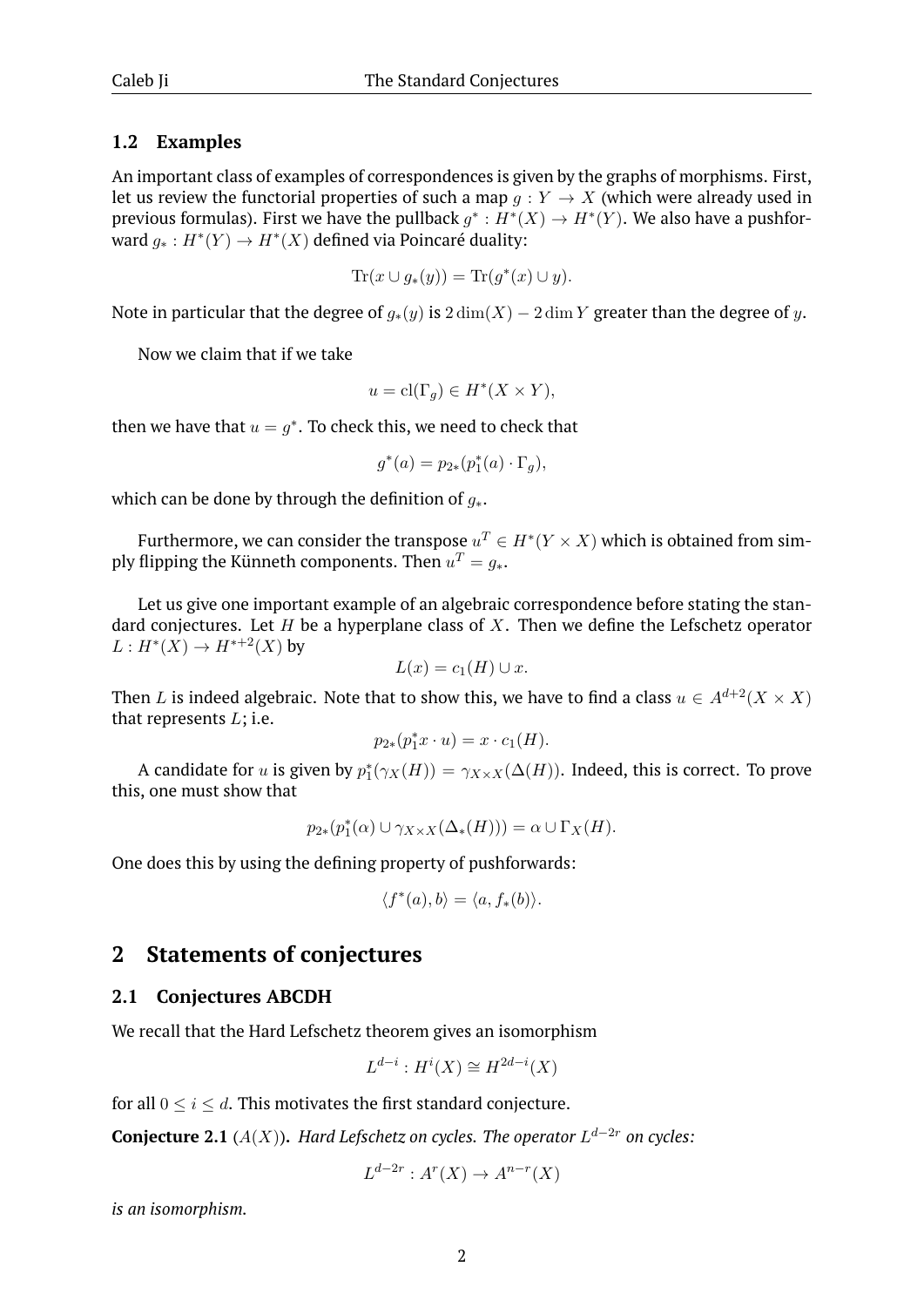*Remark.* Grothendieck also stated a weak form of this conjecture, which was just the Hard Lefschetz theorem. Deligne proved this for étale cohomology as a consequence of the Weil conjectures.

One can use the operator  $\Lambda$  to give an equivalent operation. The  $\Lambda$  operator

$$
\Lambda: H^*(X) \to H^{*-2}(X)
$$

may be defined in the following way. For  $0 \le i \le n$ , use the following commutative diagram.

$$
H^{i}(X) \xrightarrow{L^{d-i} \cong} H^{2d-i}(X)
$$

$$
\wedge \downarrow \qquad \qquad \downarrow L
$$

$$
H^{i-2}(X) \xrightarrow[L^{d-i+2} \cong} H^{2d-i+2}(X)
$$

That is,  $\Lambda(x) = (L^{d-i+2})^{-1} \circ L^{d-i+1}$  on degrees at most d, and on  $H^{2d-i+2}$  it is similarly defined by  $L^{d-i+1} \circ (L^{d-i+2})^{-1}$ . We see that  $\Lambda$  provides a on-sided inverse to L.

**Conjecture 2.2** (B(X))**.** *The* Λ*-operator is algebraic.*

A weaker form of this conjecture can be stated using the projection operators  $\pi^i$ . By the Künneth formula, we may write  $H^*X \times X$  as  $H^*(X) \otimes H^*(X)$ . The projector

$$
\pi^i \in \text{Hom}(H^i(X), H^i(X)) \in H^{2d}(X \times X)
$$

is defined by the projection of the diagonal  $\gamma_{X\times X}(\Delta)\,\in\, H^{2d}(X\times X)$  onto the  $H^{2d-i}\otimes H^i$ component.

**Conjecture 2.3** ( $C(X)$ ). For each *i*, the projector  $\pi^{i}$  is algebraic.

The next conjecture involves two forms of equivalence of cycles: homological and numerical. An algebraic cycle  $Z \subset X$  is homologically 0 if  $\gamma_X(Z) = 0$ , and it is numerically 0 if its intersection number is 0 with any other cycle. Because  $\gamma_X(Z \cdot Z') = \gamma_X(Z) \cup \gamma_X(Z')$ , we see that homological equivalence implies numerical equivalence.

**Conjecture 2.4** (D(X))**.** *Numerical equivalence implies homological equivalence.*

Finally we have the Hodge standard conjecture, which over  $\mathbb C$  is known to be true by the Hodge index theorem. To state it, define the primitive subspace  $P^i(X) \subset H^i(X)$  by

$$
P^{i}(X) = (L^{d-i})^{-1}(\ker L|H^{2d-i}(X)).
$$

**Conjecture 2.5** ( $\text{Hdg}(X)$ ). For  $i \leq d$ , the Q-valued pairing on  $A^{i}(X) \cap P^{2i}(X)$  given by

$$
(x,y) = (-1)^i \langle L^{d-2i} x \cdot y \rangle
$$

*is positive definite.*

#### **2.2 Primitive cohomology and additional operators**

Recall that we defined the primitive subspace  $P^{i}(X) \subset H^{i}(X)$  to be

$$
P^{i}(X) = (L^{d-i})^{-1}(\ker L | H^{2d-i}(X)).
$$

This gives a decomposition  $H^i(X) = P^i(X) \oplus L(H^{i-2}(X))$ . Continuing this process gives the Lefschetz decomposition

$$
H^i(X) = \bigoplus_{j \ge i - d, 0} L^j P^{i - 2j}(X).
$$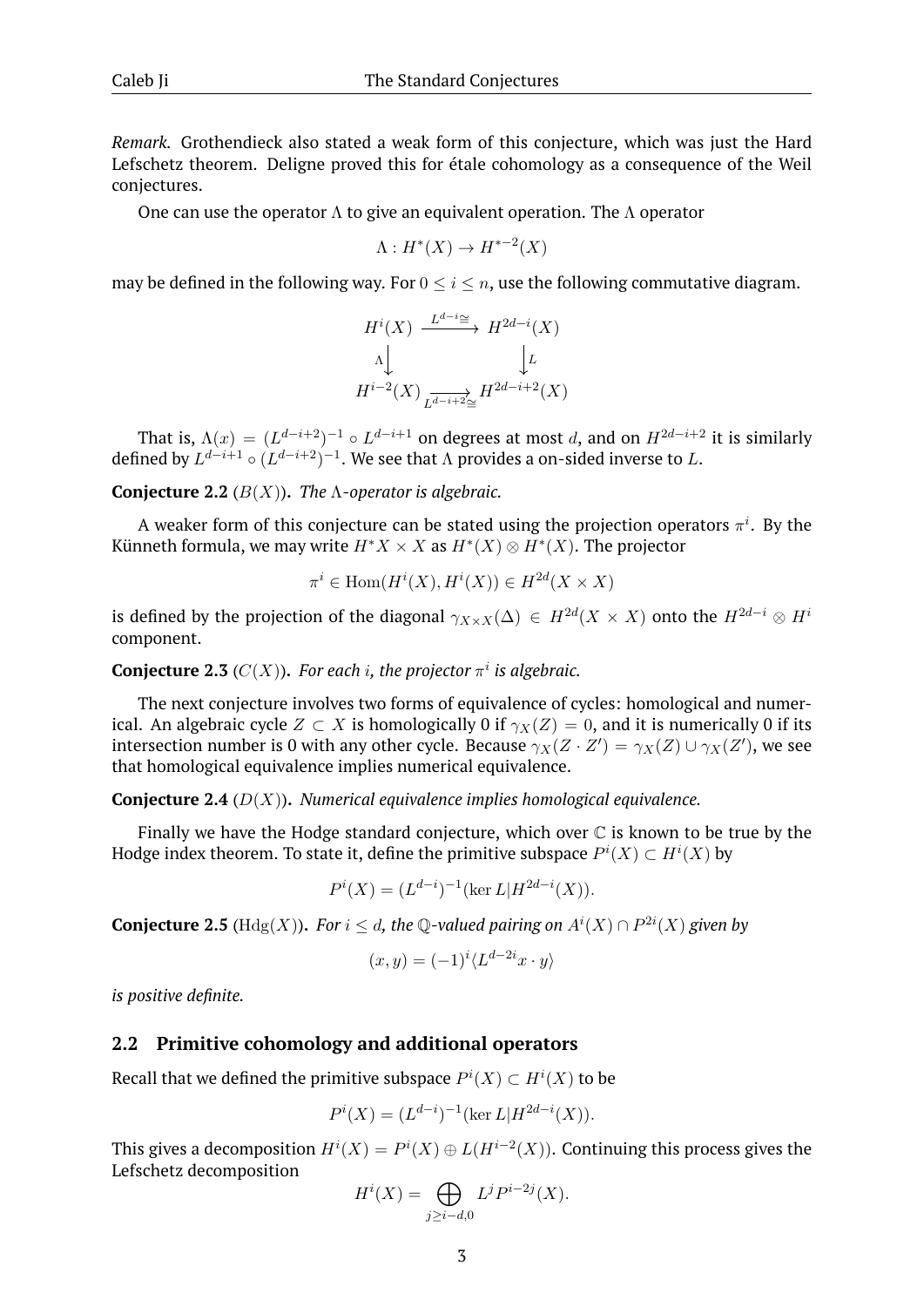We can then define  $\Lambda$  by

$$
\Lambda(x) = \sum_{j \ge i - d, 1} L^{j-1}(x_j)
$$

where  $x_j \in P^{i-2j}(X)$  are the primitive components of  $x.$ 

In Hodge theory, the  $\Lambda$ -operator is defined not as an inverse operation to  $L$ , but so that  $[L, \Lambda] = (k - n)$  id on  $H^k(X)$ . Here we will keep our original definition of  $\Lambda$  but instead define

$$
{}^{c}\Lambda(x) = \sum_{j \geq i-d,1} j(n-i+j+1)L^{j-1}(x_j).
$$

Up to some constant multiple, one checks that  ${}^c\Lambda^{n-i}$  provides an inverse on the primitive component of  $L^{n-i}: P^i(X) \to L^{n-i}P^i(X)$ . It does indeed satisfy  $[L, {}^c \Lambda] = (k-n)$  id. Moreover, it is algebraic if and only if  $\Lambda$  is.

We may also define a version of the Hodge star operator

$$
* : H^i(X) \to H^{2d-i}(X)
$$

by the formula

$$
*x = \sum_{j \ge i - d, 0} (-1)^{(i-2j)(i-2j+1)/2} L^{d-i+j} x_j.
$$

This satisfies  $*^2 = 1$  and  $\Lambda = *L*.$ 

We now call attention to the fact that the definition of the Lefschetz operator  $L$  – and thus our definition of  $\Lambda$  – depends on the choice of a hyperplane class. However, the standard conjecture B does not. In fact,  $\Lambda$  begin algebraic for a single choice of H is equivalent to there existing an algebraic correspondence  $v_i : H^{2r-i}(X) \cong H^{i}(X)$ . One direction is clear. In the other direction, first we show that the existence of an algebraic inverse  $\theta^i$  to  $L^{r-i}$  for every  $i \leq d$  implies B. This is done through writing  $\Lambda$  as a sum and composition of  $\theta^*$  and L. Next, we want to show that the existence of some algebraic isomorphism  $v^i : H^{2d-i}(X) \cong H^i(X)$ implies the existence of such a  $\theta^i$ . One sets  $u = v^i L^{d-i}$  and  $\theta^i = u^{-1} v^i$ ; this gives the desired inverse to  $L^{r-i}$  and it is algebraic through some linear algebra. (See pg. 15 of [\[3\]](#page-6-1).)

## **3 Implications between the conjectures**

The implications of these conjectures are given by

$$
A \Leftrightarrow B \Rightarrow C
$$
, given Hdg:  $A \Leftrightarrow D$ 

*Proof of*  $A \Leftrightarrow B$ . The fact that B implies A is simple: the operator  $\Lambda^{r-i}$  provides an algebraic inverse to  $L^{r-2i}$ , and it brings algebraic correspondences to algebraic correspondences, so  $L^{r-2i}$  must be an isomorphism restricted to  $A^{i}(X)$ . In the other direction, we claim:

$$
A(X \times X, L \otimes 1 + 1 \otimes L) \Rightarrow B(X).
$$

Indeed,  ${}^c\Lambda \otimes 1+1\otimes {}^c\Lambda : A^*(X\times X)\to A^{*-2}(X\times X)$  sends the class  $\gamma_{X\times X}(\Delta)$  to  $2({}^c\Lambda)$ . Thus  ${}^c$ Λ is algebraic, which as we have noted before, implies that Λ is algebraic.  $\Box$ 

*Proof of*  $B \Rightarrow C$ . It suffices to write the projector  $\pi_i$  in terms of  $\Lambda$  and other algebraic correspondences. We have

$$
\pi^{i} = \Lambda^{d-i} \left( 1 - \sum_{j>2d-i} \pi^{j} \right) L^{d-i} \left( 1 - \sum_{j
$$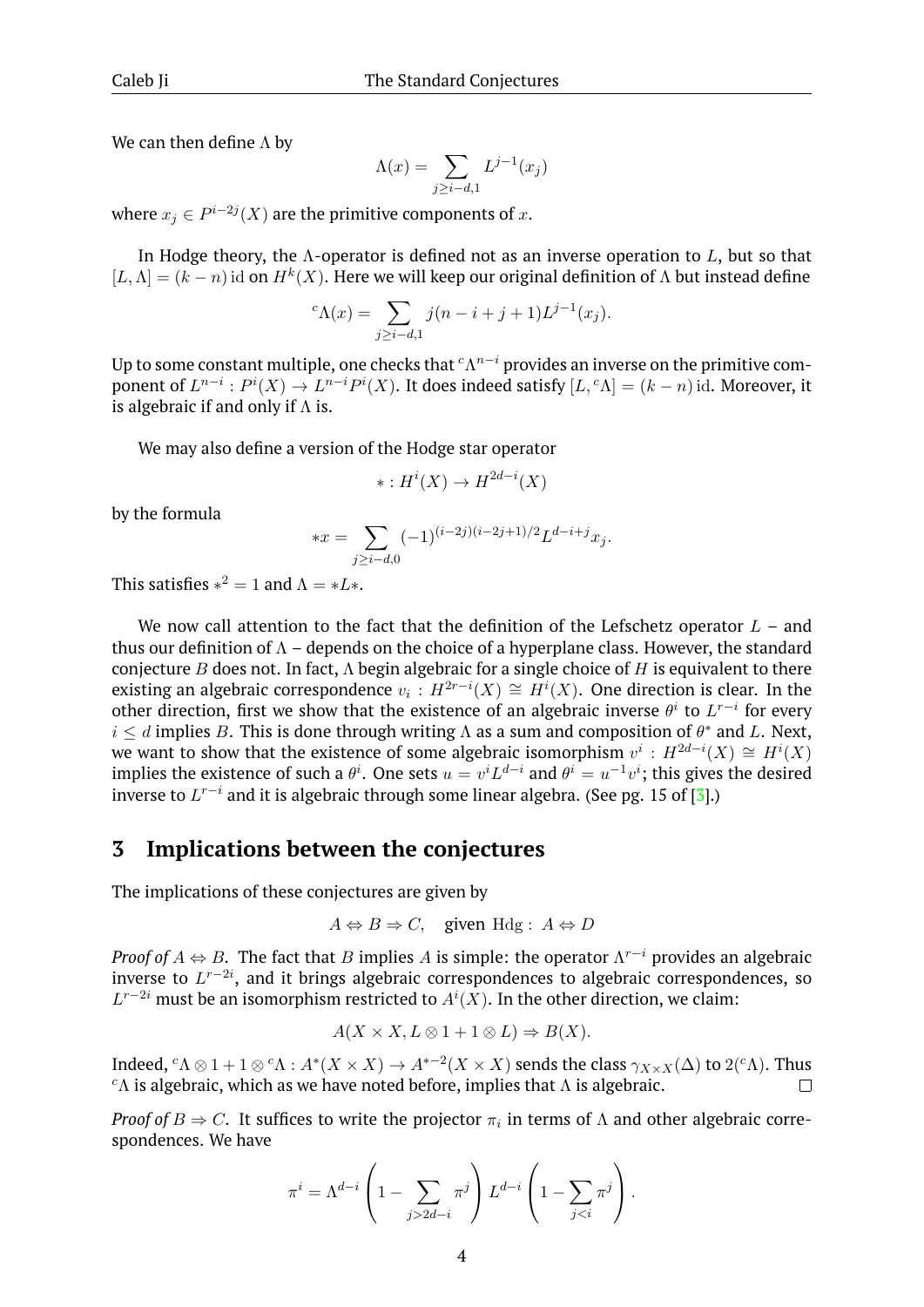Thus by induction,  $\pi^i$  is algebraic.

*Proof that given*  $Hdg(X)$ *, we have*  $A(X, L) \Leftrightarrow D(X)$ *.* Assume A. By  $Hdg(X)$  we know that

$$
(x,y) = (-1)^i \langle L^{d-2i} x \cdot y \rangle
$$

is positive-definite, and we claim that

$$
(x,y)' \coloneqq \langle x \cdot * y \rangle = \sum_{j \ge i - d,0} (-1)^{(i-2j)(i-2j+1)/2} \langle x, L^{d-i+j} y_j \rangle
$$

is also positive-definite. Here  $y_j\in P^{i-2j}(X).$  By writing down the primitive decomposition of  $x$  and checking picking out the nonzero components of this sum, we see that each summand is of the form  $(x, y)$  as desired. Then by  $A(X)$ , the canonical pairing  $A^{i}(X) \times A^{d-i}(X) \to \mathbb{Q}$ . This means that if  $x$  is numerically 0, then it is homologically 0.

In the opposite direction, the canonical pairing above is nonsingular. We claim that these groups have finite dimension, which means that they have the same dimension and thus  $A(X, L)$ holds (because  $L^{d-2i}$  is injective by Hard Lefschetz. But  $C^i_{neq}(X)$  has finite dimension because we can embed it in  $\mathbb{Z}^m$  by taking the intersection products with  $y_1, \ldots, y_m$  a basis of  $A^{r-i}(X)$ .  $\Box$ 

## **4 The Weil conjectures**

#### **4.1 Integrality and independence of** l **of the characteristic polynomials**

Let X be a smooth projective variety over  $\mathbb{F}_q$ . The zeta function of X is defined as

$$
Z(X,T) = \exp\left(\sum_{n>0} \frac{|X(\mathbb{F}_{q^n})|T^n}{n}\right) = \prod_{x \in |X|} \frac{1}{1 - T^{\deg x}}.
$$

The first Weil conjecture expresses the zeta function as a rational function in terms of the following characteristic polynomials:

$$
P_i(T) \det(1 - tF|H^i(X)),
$$

where  $F$  is the geometric Frobenius. While the zeta function itself an integer coefficients, it is not clear that the individual  $P_i(T)$  do, nor that they are independent of Weil cohomology theory. However conjecture  $C$  gives a very clean proof of these facts. To explain this, we will ened the following form of the Lefschetz trace formula.

**Proposition 4.1** (Lefschetz trace formula). *Given a correspondence*  $u \in H^{2d}(X \times X)$ *, restricting* to its action on  $H^i(X)$  we have

$$
\operatorname{Tr}(u|H^i(X)) = (-1)^i \langle u \cdot \pi^{2r-i} \rangle.
$$

One proves this in the exact same way as for the usual statement; take a basis and just compute. The fact that  $\pi^{2r-i}$  is algebraic given conjecture  $C$  gives our desired consequences.

**Theorem 4.2.** Given that  $\pi^{2d-i}$  is algebraic, if u is an algebraic correspondence in  $H^*(X \times X)$ , *then*

$$
P_i(T) = \det(1 - uT|H^i(X))
$$

*is a polynomial with integer coefficients. Furthermore, these coefficients are given by polynomials in the rational numbers*

$$
s_n \coloneqq \langle u^n \cdot \pi^{2d-i} \rangle
$$

*for*  $n = 1, 2, \ldots, b_i$  *which are independent of the choice of H\*.*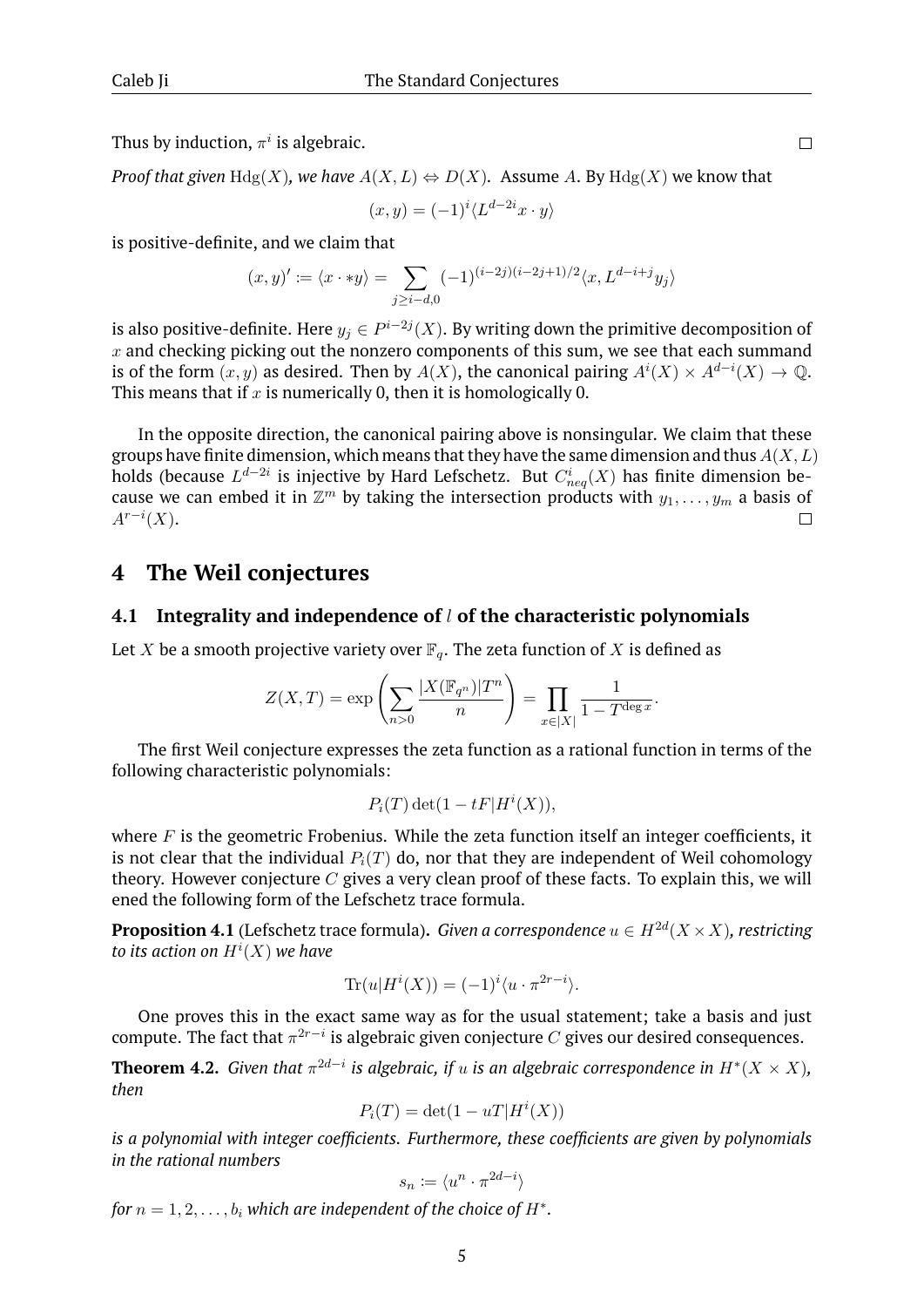*Proof.* By the algebraicity assumptions, there is a fixed nonzero integer  $m$  such that  $ms_n$  is an integer. By the trace formula,  $s_n$  is the sum of the nth powers of the eigenvalues of u acting on  $H^{i}(X)$ . Because this is true for every n, an elementary argument shows that the eigenvalues are algebraic integers. Thus the coefficients of  $P_i(t)$  are algebraic integers too. But these can also be universally solved for using the Newton identities with rational coefficients in the  $s_n$ . Thus they are independent of  $H^*$  and also rational, and thus also integral.  $\Box$ 

## **4.2 The Riemann hypothesis for function fields**

Assume  $B(X)$  and  $Hdg(X \times X)$ . These will allow us to construct a form  $\langle u, v \rangle = \text{Tr}(u'v)$  with very nice properties. Specifically, given a correspondence  $u$ , set  $u' = *u^T *$ . Since  $B(X) \Rightarrow *$ is algebraic, we know that u' is algebraic if and only if u is. By  $B(X) \Rightarrow C(X)$ , the Lefschetz trace formula implies that  $Tr(u'u) \in \mathbb{Q}$ . Finally, one computes that  $Hdg(X \times X)$  implies that  $Tr(u'u) > 0$ . This is a reasonably long but straightforward calculation done on pg. 381 of [\[3\]](#page-6-1).

Under these assumptions, the endomorphism ring of homological/numerical motives  $A^*(X\times Y)$  $X$ ) is semisimple. For numerical motives, this has been unconditionally proven by Janssen. But through the standard conjectures, this fact also allows us to show that the eigenvalues of the Frobenius on  $H^i(X)$  have absolute value  $q^{i/2}.$ 

**Proposition 4.3.** Assuming  $B(X)$  and  $Hdg(X \times X)$ , we have that  $A^*(X \times X)$  is a semisimple Q*-algebra.*

*Proof.* Suppose to the contrary that  $u \neq 0$  is nilpotent. Then  $\text{Tr}((u'u)^{2^n})) = \text{Tr}(u^{2^n}u'^{2^n}) = 0$ for some n. By the positive-definiteness of the form  $\langle u, v \rangle = \text{Tr}(u'v)$ , we have  $u^{2^{n-1}}u'^{2^{n-1}} = 0$ . We may assume that  $u^{2^{n-2}}u'^{2^{n-2}}\neq 0,$  but then again by the positive-definiteness of the form, we get that  $u^{2^{n-1}}u'^{2^{n-1}}\neq 0$ , contradiction. (If  $n=1,$  a simple analogous argument works.)

**Proposition 4.4.** *Assuming*  $B(X)$  *and*  $Hdg(X \times X)$ *, the eigenvalues of the Frobenius acting on*  $H^i(X)$  have absolute value  $q^{i/2}$ .

*Proof.* The Frobenius Fr is an algebraic correspondence. Let  $Fr_i = F|H^i(X)$  and set  $g =$  $\sum_i \text{Fr}_i /q^{i/2}$ . Then g is an automorphism of  $H^*(X)$  with  $g_{2d} = id$ . For  $a \in H^i(X)$  and  $b \in$  $H^{2d-i}(X)$ , we have

$$
\langle g_i^{-1}(a) \cdot b \rangle = \langle g(g_i^{-1}(a) \cdot b) \rangle = \langle a \cdot g_{2d-i}b \rangle,
$$

so we have  $g^{-1} = g^T$ .

Next, we claim that  $g(H) = H$  for a hyperplane class  $H \in H^{d-2}(X)$ . Indeed, since  $g(H) =$  $p_{2*}(p_1^*(H) \cup g)$  and  $g = g_*(1)$ , we have

$$
\langle g(H) \cup b \rangle = \langle p_2^*(b) \cup p_1^*(H) \cup g_*(1) \rangle = \langle g^* p_2^*(b) \cup g^* p_1^*(H) \cup 1 \rangle = \frac{q b \cup H}{(q^{1/2})^2} = b \cup H,
$$

as desired. Since  $P^i(X)=\ker L^{2d-i+1}$ , we see that  $g$  acts as an automorphism on each primitive subspace  $P^{i}(X)$ . Then looking at the Lefschetz decomposition

$$
*x = \sum_{j \ge i - d, 0} (-1)^{(i-2j)(i-2j+1)/2} L^{d-i+j} x_j,
$$

we conclude that  $*$  and  $g^T$  commute. Thus  $g'g = **g^Tg = \mathrm{id}.$  Thus returning to our form  $(u, v) = Tr(u'v)$ , we see that it induces an inner product on the  $\mathbb{Q}(q^{1/2})$ -algebra  $A^*(X \times X)g$ . Since  $g'g = id$ , we have that g preserves this inner product, and is thus semisimple with eigenvalues of absolute value 1. This implies that the Frobenius has eigenvalues of absolute value  $q^{i/2}$  on  $H^i(X).$  $\Box$